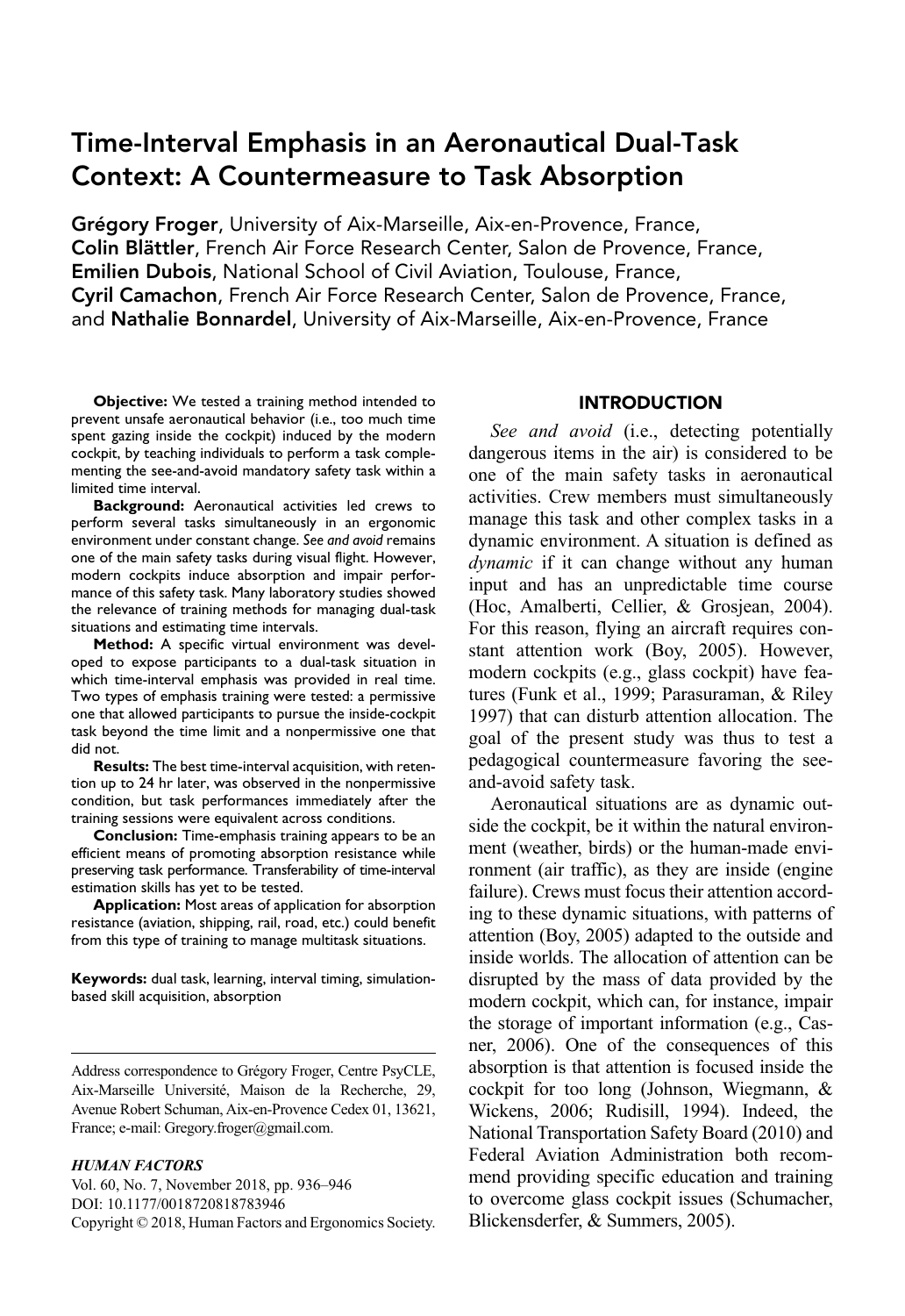In the present study, we examined the acquisition of a rule (i.e., no more than 2 s of headdown time) taught in aviation schools as a countermeasure to avoid excessive focus of attention inside the cockpit. This rule is based on the *Aeronautical Instruction Manual* (8.1.6.C) recommendation that "the time a pilot spends on visual tasks inside the cabin should represent no more than  $1/4$  to  $1/3$  of the scan time outside" (Federal Aviation Administration, 2017). Flight instructors have two main ways of signaling 2-s rule violations. The first is auditory (e.g., "Look outside") and the second, visual (e.g., putting a map in front of the head-down display, forcing the student crew member to look up and look outside). We wanted to test a method for training gaze patterns in a simulated environment replicating aspects of aeronautical activity. In this simulated environment, we automated the rule violation emphasis. This study was a part of a process to develop a tool for teaching attention management in aeronautics.

We therefore explored two variants of a method for teaching crews the ability to estimate time intervals in a simplified environment mimicking flight activity. This method is based on emphasis, which was shown to induce efficient learning in a dynamic situation (Gopher, Weil, & Siegel, 1989), and exclusively targets the amount of time spent head down. The first emphasis that we tested was permissive in that it allowed participants to maintain their gaze on the headdown task (HDT), as is the case when it was an auditory warning given by the flight instructors. The second emphasis was nonpermissive in that it did not allow participants to maintain their gaze on the HDT, as is the case when flight instructors place a map in front of the headdown display.

Theoretical works on learning, dual tasks, and interval timing have allowed acquisition of the 2-s rule to be optimized. For Sweller (1994), the process of learning enables individuals to store automated schemas in long-term memory. A *schema* is a cognitive construct that organizes items of information according to the manner with which they will be processed. In the aeronautical context, where crews have to divide their visual attention between the inside and the outside of the cockpit, visual attention procedures are given a spatiotemporal organization by a schema specific to that situation. For example, whereas novices have to start the visual circuit by consciously thinking about gazing inside, gazing outside, and so on, experienced crew members can effortlessly perform this visual circuit (Rassmussen, 1983; Sweller, 1994). *Automatization* (Logan, 1988) is the outcome of a gradual process based on repetition (i.e., extensive practice). For Logan (1988), when novices repeat a task, they continue to use a general algorithm until they find a solution to that task, which is then stored in long-term memory. Thereafter, if they encounter a similar task, they can skip the general algorithm process and directly retrieve the solution from long-term memory. This requires fewer attentional resources and is also quite time effective. Schema-based processing allows individuals to deal with large amounts of information by binding separate items via a chunking mechanism (Gobet & Simon, 1996). The automatization process allows individuals to deal with schemas without overloading working memory (Logan, 1988; see also Baddeley's episodic buffer [2000]). It also allows them to manage additional tasks within the same period of time.

Nevertheless, according to Wickens (2002), two tasks that simultaneously demand the same resources (e.g., two visuomotor tasks) cannot be performed in parallel. Switching from one task to the other is the only way of dealing with this dual-task situation. This was the same for our situation, where the see-and-avoid task and inside cockpit task could not be performed in parallel. Although the two tasks rely on two specific and independent mechanisms, they are linked by a third mechanism: coordination. In our study, this coordination involved limiting the length of time that was spent performing the inside cockpit task.

Strobach, Salminen, Karbach, and Shubert (2014) assumed that repeated exposure to switching in a dual-task situation leads to the combined instantiation of sets of information from both tasks and, hence, to improved coordination for simultaneously managing the two tasks. This coordination was dubbed *intertask coordination* by Liepelt, Strobach, Frensch, and Schubert (2011).

If the 2-s rule is to be respected, temporal regularity needs to be included in intertask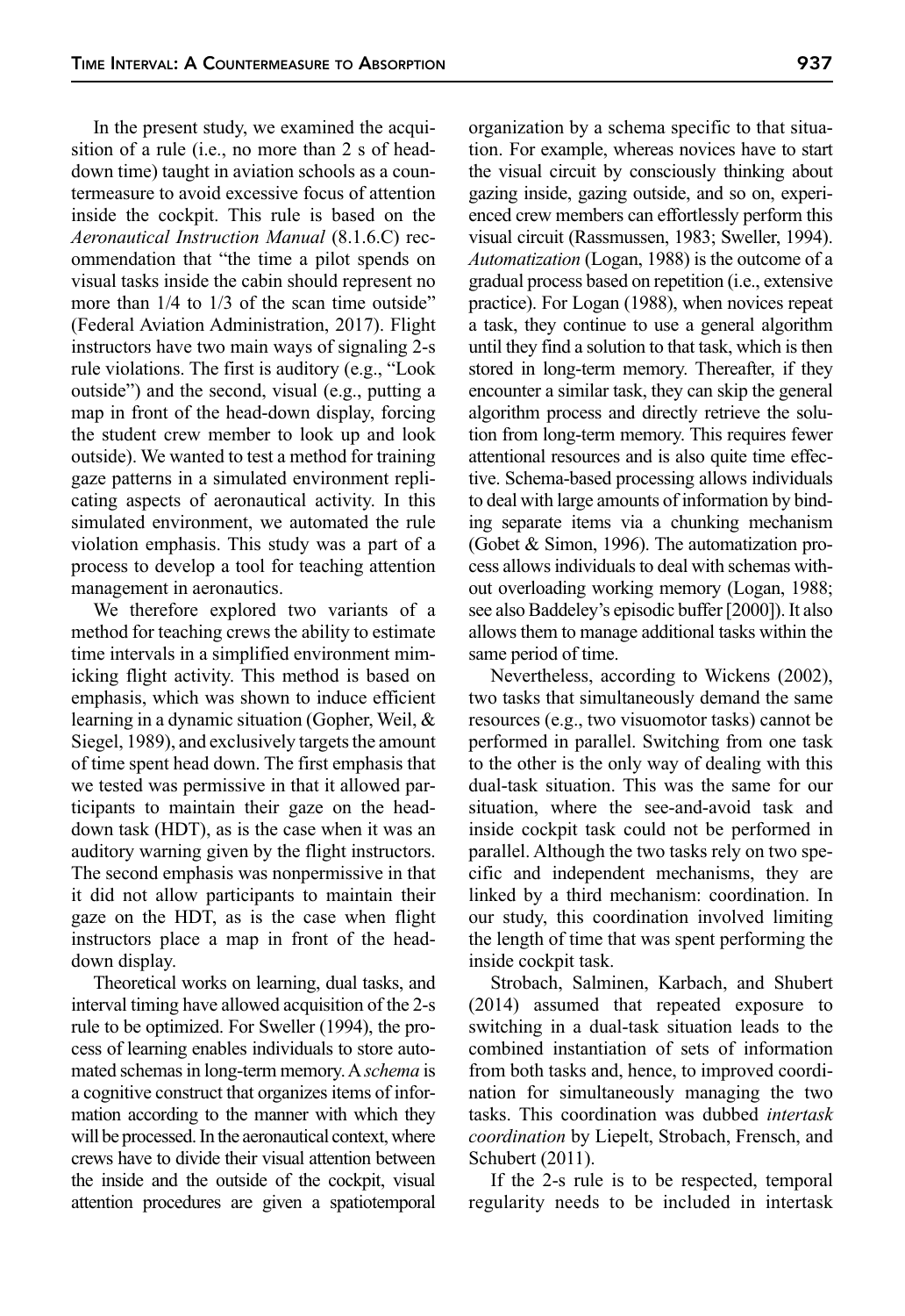coordination to achieve the required spatiotemporal organization of attentiveness. This rule is based on the ability to correctly estimate 2 s while performing different tasks, specifically HDTs (inside the cockpit). This skill, which is related to the ability to estimate a time span, is defined by Taatgen, van Rijn, and Anderson (2007) as *time-interval estimation* (TIE). These authors showed that TIE can be learned (see also Matthews & Meck, 2014; Penney, Allan, Meck, & Gibbon, 1998; van Rijn, 2016; Vierordt, 1868) and automatized in a simultaneous dual-task situation. TIE acquisition follows the learning processes described by Sweller (1994), based on the acquisition and automatization of schema.

Taken together, these findings for dual-task learning and TIE suggest that extensive training could lead TIE to be integrated into intertask coordination.

# Present Study

The purpose of the present study was thus to test the effect of permissive versus nonpermissive notification on the modification of the gazing pattern based on integration of the 2-s rule. To optimize the acquisition of the 2-s rule, we developed two tasks that represented simplified flight activity: a head-up task (HUT) representing the see-and-avoid visual search activity and a HDT representing the management of a dynamic system. The HUT objective was to find a larger circle (target) among a set of smaller ones (distractors). The aim of the HDT was to keep arrows in the middle of the gauges. This virtual environment was associated with an eye tracker, which allowed us to record HDT fixation time in real time. To adapt the training to the learning mechanism, these two tasks were administered simultaneously and repeated several times. In the same vein, whenever participants broke the 2-s rule, they were systematically notified in real time (visual time-interval emphasis). As such, systematicity is impossible during in-flight instruction; participants were more frequently exposed to notifications in the study than in real flight.

Systematic emphasis on 2-s violations was previously tested during a simulated flight. When Dubois, Blättler, Camachon, and Hurter (2015) studied the natural behavior of French Air Force

cadet pilots, they found that 40% of their gaze activity took place outside the cockpit, but this proportion increased to 60% when they were exposed to rule violation emphasis. Neither longterm acquisition of this modified behavior nor attentional performance in terms of managing the outside world was measured. The present study was designed to take account of these two limitations. Attentional behavior was measured via HUT and HDT performances to see whether participants performed both tasks well. To objectively assess the acquisition of this modified behavior in long-term memory, we measured the effects of emphasis training immediately after the training sessions and again 24 hr later. These two test sessions were conducted without emphasis.

The goal of this study was to assess whether specific real-time emphasis can lead to the reproduction of an interval of a given duration in a dynamic dual-task context that mimics flight activity. We tested two types of real-time emphasis intended to ensure that pilots adhere to the aeronautical recommendation of no more than 2 s of head-down time: permissive emphasis and nonpermissive emphasis. Participants in the control condition were exposed to the same recommendation but without any emphasis. We then compared the effects of these different types of emphasis on HUT and HDT performances, the respect of the 2-s rule, and the amount of fixation time for the HUT.

## Hypotheses

If the 2-s rule was indeed integrated, then we would observe greater adherence to the 2-s rule in the emphasis groups (Hypothesis 1). In line with Dubois et al. (2015), we expected to see longer fixation times allocated to the HUT than the HDT in the emphasis groups (Hypothesis 2).

We assumed that the dual-task training would lead to improved performances on HUT and HDT (Hypothesis 3). Nevertheless, given Hypothesis 2, we expected the experimental groups to perform better on HUT than on HDT (Hypothesis 4).

# **METHOD**

# **Participants**

A total of 120 participants were randomly assigned to three groups. Data from 12 participants could not be used (participants failed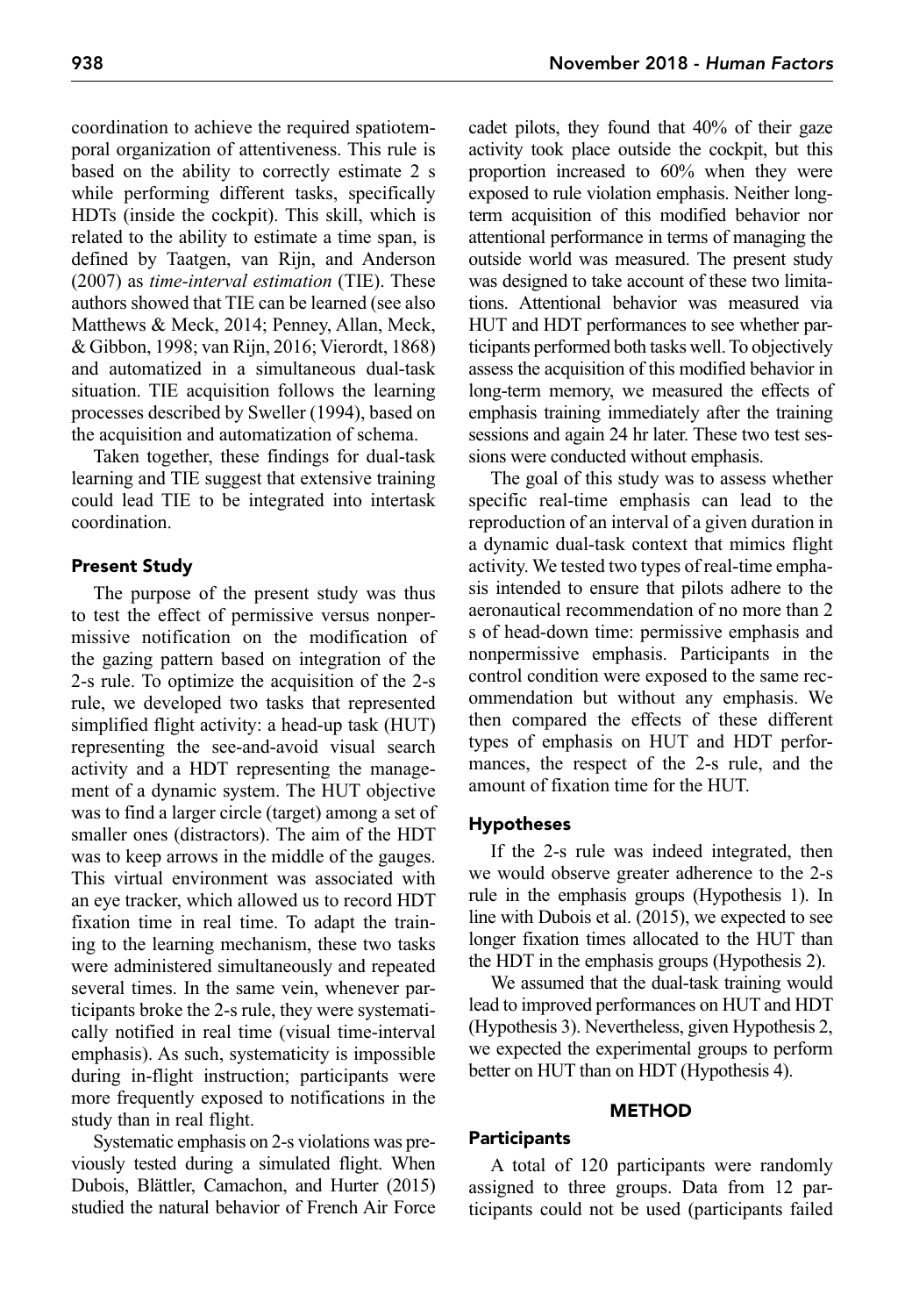to return 24 hr later). The control group (CG) consisted of 40 participants (mean age = 19.5 years, range  $= 17-26$  years). The permissive emphasis group (PG) consisted of 32 participants (mean age = 19.2 years, range =  $17-28$ ), whereas the nonpermissive group (NPG) consisted of 36 participants (mean age = 19.8 years, range = 17–29). Participants had never flown an aircraft before, and all had normal or correctedto-normal vision.

#### Apparatus and Stimuli

Stimuli were presented on a 22-in. Hyundai W220D color monitor with  $1,680 \times 1,050$ resolution. Experiments were carried out with the Abstract Flying Task (AFT) microworld (described later), coupled with PilotGaze Trainer software allowing two tasks to be performed simultaneously to mimic aeronautical activity (for a complete description of the apparatus, see Dubois, Camachon, Blättler, & Hurter, 2016).

Microworld AFT was designed to reproduce some aspects of flying an aircraft (dynamic, complex, uncertain), especially the visual aspect (scanning and monitoring). The HUT represented the see-and-avoid activity, and the HDT represented system monitoring. The HUT and HDT both took place in the visuospatial modality (Wickens, 2002).

PilotGaze Trainer software allows emphasis to be conveyed according to particular eye movement behavior, defined in our study as gazing at the HDT location for  $\geq 2$  s. Participants interacted with the microworld and responded to the two tasks using a Logitech Extreme 3D Pro joystick. They were seated 60 cm from the screen. Eye movement data were collected via EyeTribe (30-Hz sampling rate) from a viewing distance of 60 cm.

*Presentation of AFT microworld*. Two visuomotor tasks were presented simultaneously (see Figure 1): one HUT and one HDT. The HUT, which simulated visual searching, had to be performed at the same time as the HDT, which probed monitoring and managing system parameters.

*Head-up task*. The HUT was a surrogate reference task (e.g., Mattes & Hallen, 2009), where the objective was to find a larger circle (target) among a set of smaller ones (distractors). There were always 400 circles in total, but the target

was present in only some of the trials. The outline of each circle was 3 pixels thick, and the diameter was either 20 pixels (35 min of arc) for the distractors or 26 pixels (44 min of arc) for the target. It was impossible to perceive the target preattentively, as the target and distractors had the same shape and the same color (Bertin, 1973; Conversy, 2015).

The target appeared randomly on either side (left or right) or was absent altogether from the split head-up screen. Participants had to respond as fast as possible by pressing one of the three buttons on the upper part of the joystick with their thumb (left button if the target was in the left screen, right button if the target was in the right screen, middle button if there was no target). When participants made a response, yellow feedback was provided, followed by a new trial. If 9,000 ms elapsed without the participant making a response, red feedback was provided, followed by a new trial. The minimum number of trials in a single session was 14. The number of trials increased with the number of responses by the participant.

*Head-down task*. This task was inspired by one of the pilot selection tests at the National School of Civil Aviation (Matton, Paubel, Cegarra, & Raufaste, 2016). It consisted of four gauges, each with an arrow. At the beginning of each session, all the arrows were located at the midpoint. They then began to drift randomly to one of the ends. The aim was to keep all the arrows at the midpoint. To select a gauge, participants had to move a black selector on the gauge with a wrist rotation (*z*-axis), then click the trigger. Once the gauge had been selected, the arrow could be repositioned by movements in the *x*- or *y*-axis. To unselect a gauge, participants had to click on the trigger again.

#### Procedure and Design

Participants had to perform the HUT and HDT simultaneously. They could respond in any order that they liked. Both tasks started at the same time and ran for the entirety of the session, completely independent of each other.

Experimental instructions were as follows: (1) Perform both tasks as well and as quick as possible, and (2) do not spent more than 2 s at a time on the HDT.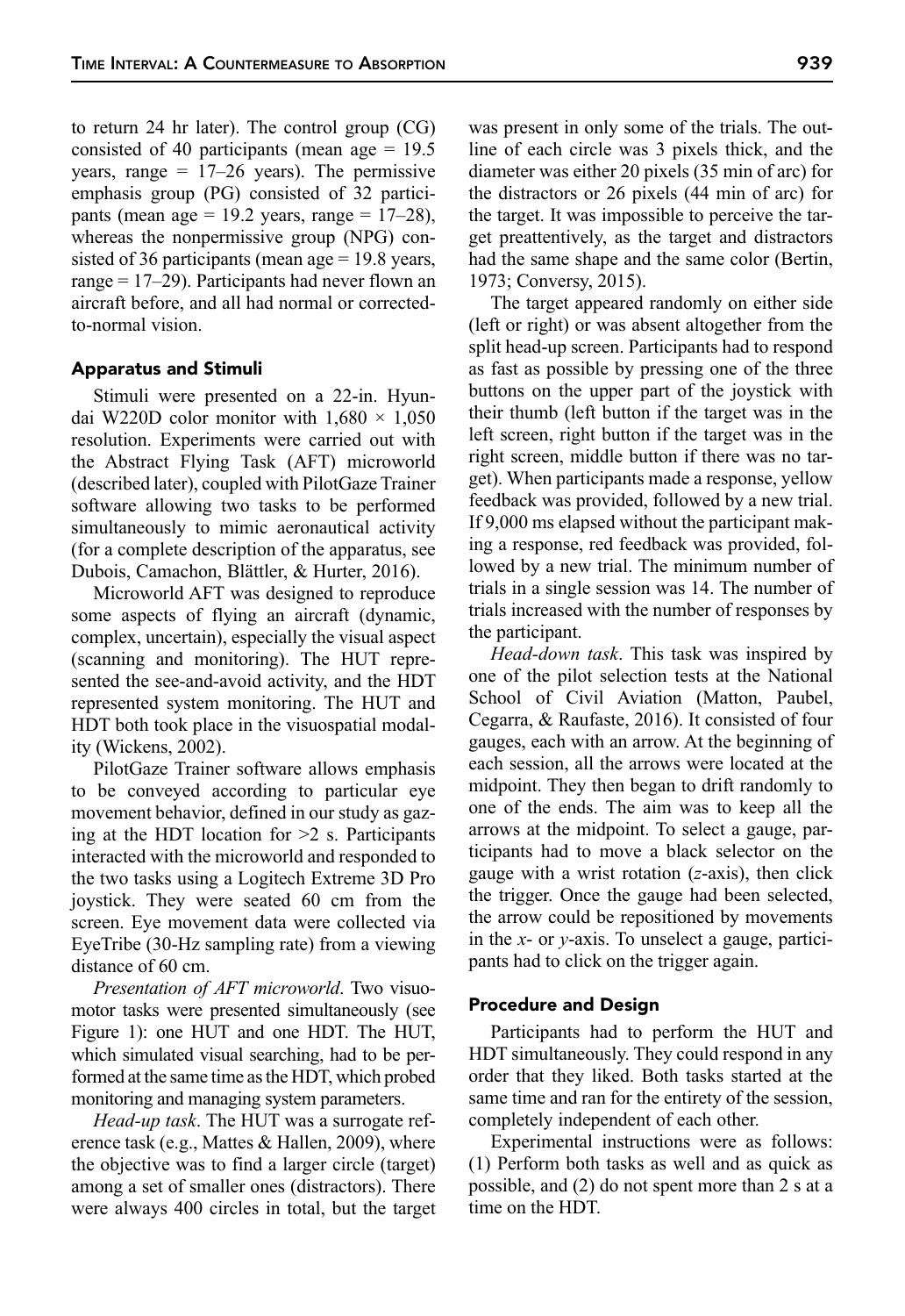

*Figure 1.* Screenshot of the Abstract Flying Task microworld. (a) The head-up task target is indicated by a black arrow. (b) The head-down task is in a configuration where both gauges on the right are at zero and both gauges on the left are falling.



*Figure 2.* Procedure and design of the experiment in five phases. There was (a) no mask for the control group, (b) a transparent mask for the permissive emphasis group, and (c) an opaque mask for the nonpermissive group.

Participants were randomly divided into three groups: CG, PG, and NPG. The experiment took place over five phases: (1) familiarization, (2) pretest, (3) training sessions, (4) posttest, and (5) retention test (administered 24 hr after the posttest; see Figure 2).

During the familiarization phase (1), participants underwent 30 s of training on each task: first the HDT alone, then the HUT alone, and finally the HUT and HDT simultaneously.

During the test phases (2, 4, 5), participants in all three groups had to perform the HUT and HDT without any emphasis. These test phases each lasted 2 min.

The training phase (3) consisted of a succession of six 2-min training sessions where the HUT and HDT had to be performed simultaneously. Participants could respond in any order they liked. The emphasis (permissive or nonpermissive) was presented after 2,000 ms spent gazing exclusively at the HDT location (in accordance with the 2-s rule), in the form of an orange mask over the whole HDT. For PG, this mask was transparent and allowed the HDT to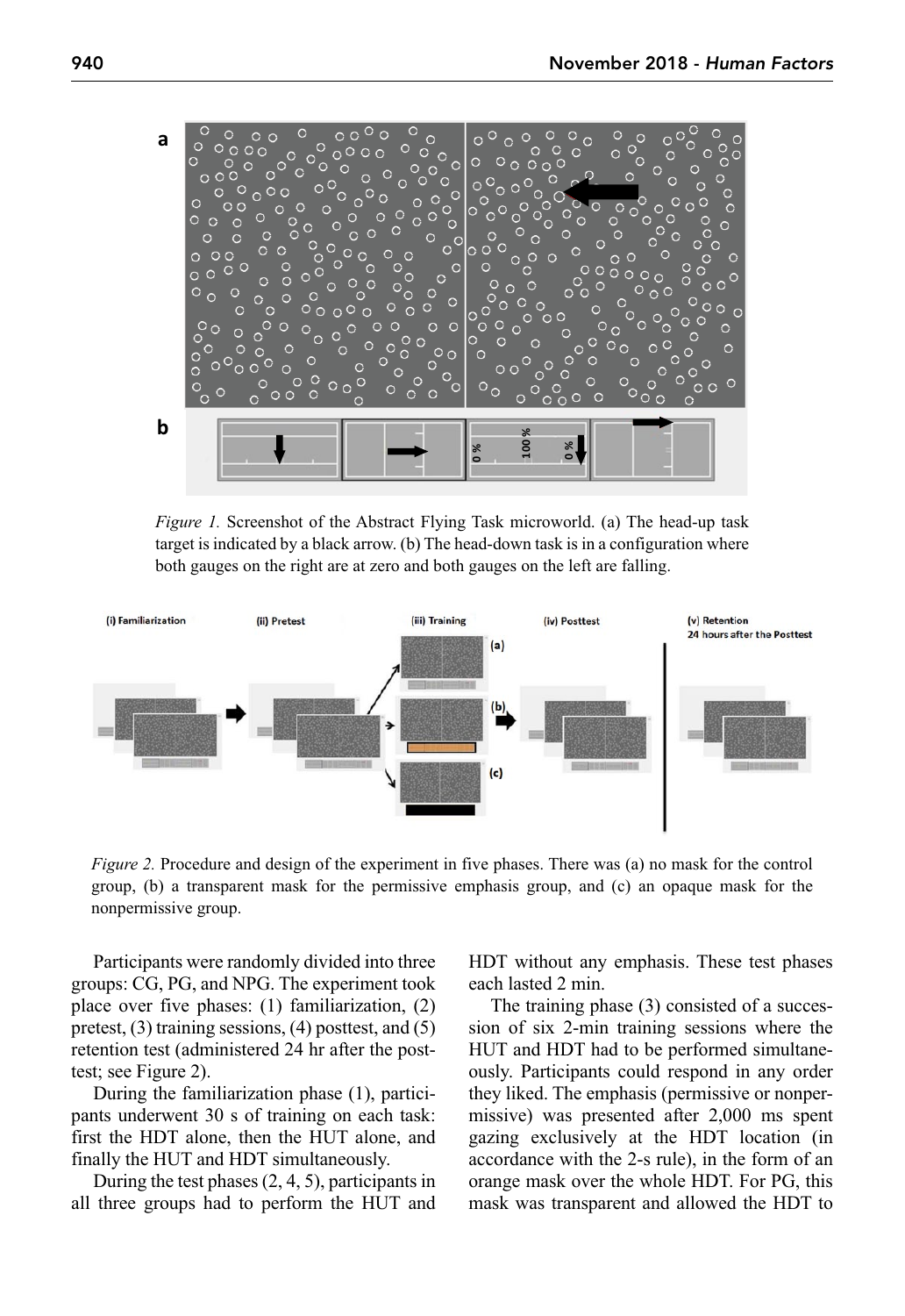be continued. For NPG, it was opaque, making it impossible to pursue the HDT. There was no mask for the CG.

*Performance measurement*. The number of 2-s rule violations (>2,000 ms spent fixating the HDT) and the time spent on the HUT and HDT were recorded.

HUT performance was the percentage of correct answers out of the total number of trials. HDT performance was rated out of 100 (25 per gauge) and corresponded to the mean score in the test session. The maximum score (25) for each gauge was achieved when the arrow remained in the middle of the gauge and decreased linearly as the arrow moved away, falling to 0 when it reached the end of the gauge. To measure overall performance, we averaged the mean percentage of correct answers to the HUT and mean HDT performance.

#### RESULTS

All analyses of variance (ANOVAs) were conducted with time emphasis as a betweengroups factor (CG, PG, NPG) and with learning (pretest, posttest, retention) as a within-group factor. Separate ANOVAs were conducted for the mean number of 2-s rule violations, the mean percentage of HUT fixation time, overall performance, and the HUT and HDT performances.

## Two-Second Rule Violations

An ANOVA on the number of 2-s rule violations (see Figure 3) revealed a significant learning effect, *F*(2, 210) = 18.67, *MSE* = 972.57,  $p \leq 0.0001$ , a significant time emphasis effect, *F*(2, 105) = 3.79, *MSE* = 573.66, *p* = .026, and a significant interaction between the two, *F*(4,  $210$ ) = 2.77,  $MSE = 144.14$ ,  $p = .028$ . Tukey's honest significant difference (HSD) post hoc analyses were conducted.

For the learning effect, the following pairs were significantly different  $(p < .05)$ : pretest  $(M = 17.15, SD = 10.08)$  versus posttest  $(M =$ 12.87,  $SD = 9.66$ ) and pretest versus retention test  $(M = 11.37, SD = 8.47)$ .

For time emphasis effect, the following pair was significantly different ( $p < .05$ ): CG ( $M =$ 16.008,  $SD = 9.99$ ) versus NPG ( $M = 11.53$ ,



 $\cdot$ CG  $\cdots$ PG  $\rightarrow$   $\cdot$ NPG

25

*Figure 3.* Mean number of 2-s rule violations for each group across the test phases. Error bars represent *SE*.  $CG = control group; NPG = nonpermissible group;$ PG = permissive emphasis group.

 $SD = 9.79$ ). There was a nonsignificant difference between PG ( $M = 13.58$ ,  $SD = 8.72$ ) and the other groups.

For the interaction between learning effect and time emphasis effect, the following pairs were significantly different  $(p < .05)$ : NPG pretest (*M =* 17.44, *SD =* 11.06) versus NPG posttest ( $M = 9.50$ ,  $SD = 8.38$ ), NPG pretest versus NPG retention test (*M =* 7.64, *SD =* 6.68), and CG postest  $(M = 16.18, SD = 10.84)$  versus NPG posttest. There was a trend toward a significant difference  $(p = .058)$  between CG retention test ( $M = 14.10$ ,  $SD = 9.20$ ) and NPG retention test.

## Fixation Times

An ANOVA on the mean percentage of fixation time (see Figure 4) for the HUT showed a significant learning effect,  $F(2, 210) = 14.12$ ,  $MSE = 0.21, p < .0001$ , a significant time emphasis effect,  $F(2, 105) = 8.35$ ,  $MSE = 0.48$ ,  $p < .001$ , and an interaction between the two that was close to the classic significance threshold,  $F(4, 210) =$ 2.24, *MSE* = 0.033, *p* = .064. Tukey's HSD post hoc analyses were conducted.

For the learning effect, the followings pairs were significantly different  $(p < .05)$ : pretest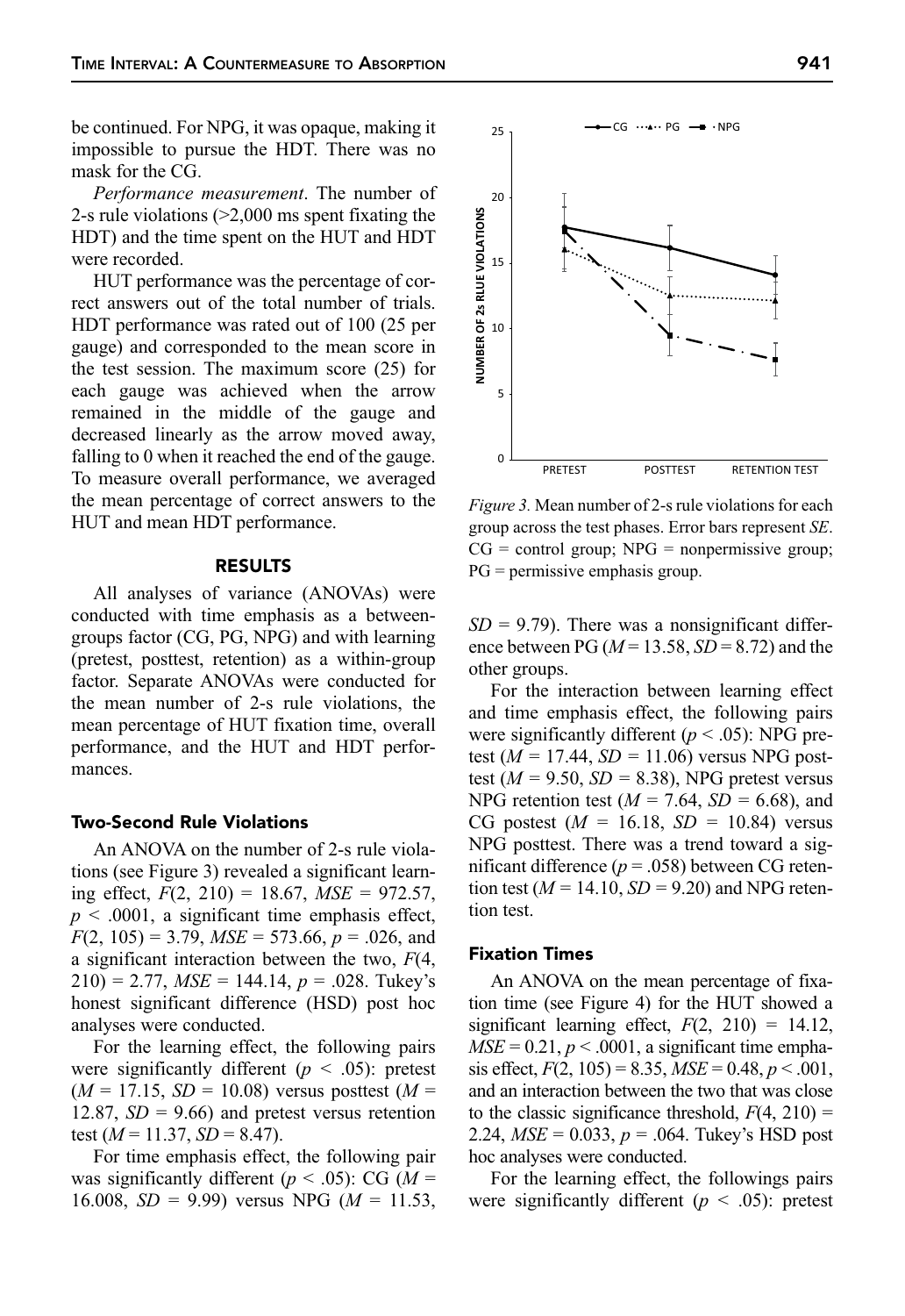

*Figure 4.* Mean percentage of time spent gazing at the head-up task (HUT) location for each group across the test phases. Error bars represent *SE*. CG = control group;  $NPG = nonpermissive group$ ;  $PG = permissive$ emphasis group.

 $(M = 43.35, SD = 19.14)$  versus posttest  $(M =$ 50.81,  $SD = 18.16$ ) and pretest versus retention test  $(M = 51.15, SD = 16.63)$ .

For the time emphasis effect, the following pair was significantly different  $(p < .05)$ : CG  $(M = 42.11, SD = 16.75)$  versus NPG  $(M =$ 55.24,  $SD = 19.26$ ). There was a nonsignificant difference between PG ( $M = 48.69$ ,  $SD = 16.37$ ) and the other groups.

For the interaction between learning effect and time emphasis effect, the following pairs were significantly different  $(p < .05)$ : NPG pretest ( $M = 45.80$ ,  $SD = 19.46$ ) versus NPG posttest ( $M = 59.26$ ,  $SD = 18.82$ ), NPG pretest versus NPG retention test ( $M = 60.39$ ,  $SD = 17.23$ ), CG postest (*M =* 42.84, *SD =* 16.36) versus NPG posttest, and CG retention test (*M =* 44.10, *SD* = 15.14) versus NPG retention test.

## Overall Performance

The ANOVA on mean overall performances (see Figure 5) showed a significant learning effect,  $F(2, 210) = 259.903$ ,  $MSE = 18697$ ,  $p <$ .00001. Tukey's HSD post hoc analyses were conducted. The followings pairs were significantly different ( $p < .05$ ): pretest ( $M = 41.47$ ,  $SD = 11.18$ ) versus posttest ( $M = 64.27$ ,  $SD =$ 13.75) and pretest versus retention test (*M* =  $64.47, SD = 12.93$ ).



*Figure 5.* Mean overall performance of each group on pretest, posttest, and retention test. Error bars represent *SE*. CG = control group; NPG = nonpermissive group; PG = permissive emphasis group.

There was no time emphasis effect (CG: *M* = 55.88, *SD* = 17.53; PG: *M* = 58.49, *SD* = 14.70; NPG: *M* = 56.14, *SD* = 14.02), *F*(2, 105) < 1,  $MSE = 210$ ,  $p = .54$ , and no significant interaction between the two,  $F(4, 210) = 0.875$ ,  $MSE =$ 63,  $p = .48$ .

#### HDT Performances

The ANOVA on mean HDT performances (see Figure 6) showed a significant learning effect,  $F(2, 210) = 202.41$ ,  $MSE = 24103$ ,  $p \leq 0.000001$ . Tukey's HSD post hoc analyses were conducted. The following pairs were significantly different ( $p < .05$ ): pretest ( $M = 35.08$ , *SD* = 13.15) versus posttest (*M* = 59.93, *SD* = 19.32) and pretest versus retention test (*M* = 61.91,  $SD = 18.87$ ).

There was no time emphasis effect (CG: *M* = 52.10, *SD* = 21.35; PG: *M* = 54.29, *SD* = 21.54; NPG: *M* = 50.77, *SD* = 20.71), *F*(2, 105) < 1,  $MSE = 319.5, p = .62$ , and no significant interaction between the two,  $F(4, 210) = 1.42$ ,  $MSE =$  $170.1, p = .22.$ 

## HUT Performances

The ANOVA on the mean percentages of correct answers in the HUT (see Figure 7) showed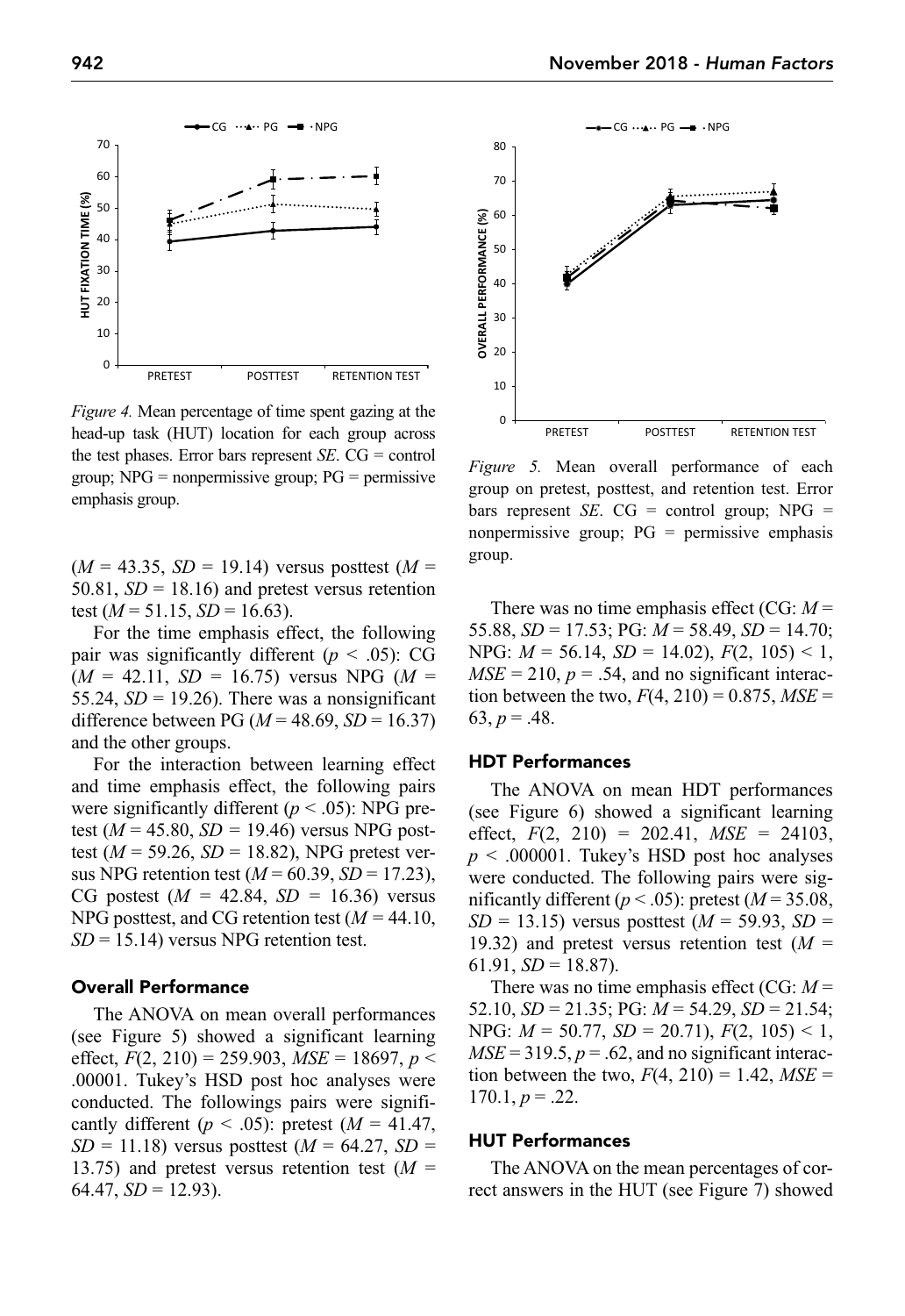$-CG \cdots PG - NPG$ 



**HDT SCORE (%)**

HDT SCORE (%)

a learning effect,  $F(2, 210) = 86.417$ ,  $MSE =$ 14156,  $p < .0001$ . Tukey's HSD post hoc analyses were conducted. The following pairs were significantly different ( $p < .05$ ): pretest ( $M =$ 47.87,  $SD = 19.07$ ) versus posttest ( $M = 68.61$ ,  $SD = 16.56$ ) and pretest versus retention test  $(M = 67.04, SE = 14.69)$ .

There was no time emphasis effect (CG: *M* = 59.66, *SD* = 20.58; PG: *M* = 62.68, *SD* = 19.86; NPG: *M* = 61.51, *SD* = 17.22), *F*(2, 105) < 1,  $MSE = 252$ ,  $p = .62$ , and no significant interaction between the two,  $F(4, 210) < 1$ ,  $MSE = 152$ ,  $p = .45$ .

#### **DISCUSSION**

The objective of the present study was to test a training method intended to prevent unsafe aeronautical behavior (i.e., too much gazing time inside the cockpit) induced by modern cockpits. The present study also examined whether this method potentially hindered the learning of two simultaneous tasks. The training method consisted in learning a specific interval of time, emphasized by real-time notification warning participants that they were spending too much time gazing inside. Real-time emphasis was tested with an inside cockpit task (HDT) that had to be performed simultaneously with a see-and-avoid outside cockpit task (HUT). To

*Figure 7.* Mean percentage of correct answers to head-up task (HUT) for each group across the testing phases. Error bars represent *SE*. CG = control group;  $NPG = nonpermissive group; PG = permissive$ emphasis group.

test the efficiency of real-time emphasis, we had to objectify the possibility of individuals acquiring TIE, a skill that would allow them to respect the 2-s rule prescribed by aeronautical authorities and, at the same time, increase the amount of time that they spent gazing outside (Dubois et al., 2015). For each group, the test sessions (pretest, posttest, retention test) were conducted without 2-s rule emphasis.

Only NPG exhibited a significantly lower number of 2-s rule violations in comparison with CG and a significant decrease in 2-s rule violations after the training sessions. We failed to show any effect of permissive emphasis. During two concurrent visuospatial motor tasks (Wickens, 2002), visually emphasizing a time interval that forced participants to stop managing a task appeared to be a relevant means of learning this time interval in our dual-task situation. These results are in line with those of Taatgen et al. (2007), who showed that time interval can be learned in a dynamic dual-task visuoverbalmotor situation. One unexpected result was the absence of any significant difference between PG and CG on the posttest and 24 hr after the training sessions. With nonpermissive emphasis, participants were forced to stop managing the HDT after exactly 2 s, allowing us to surmise that the integration of a time interval is more effective when participants are forced to respect it. One possible explanation for this result is that

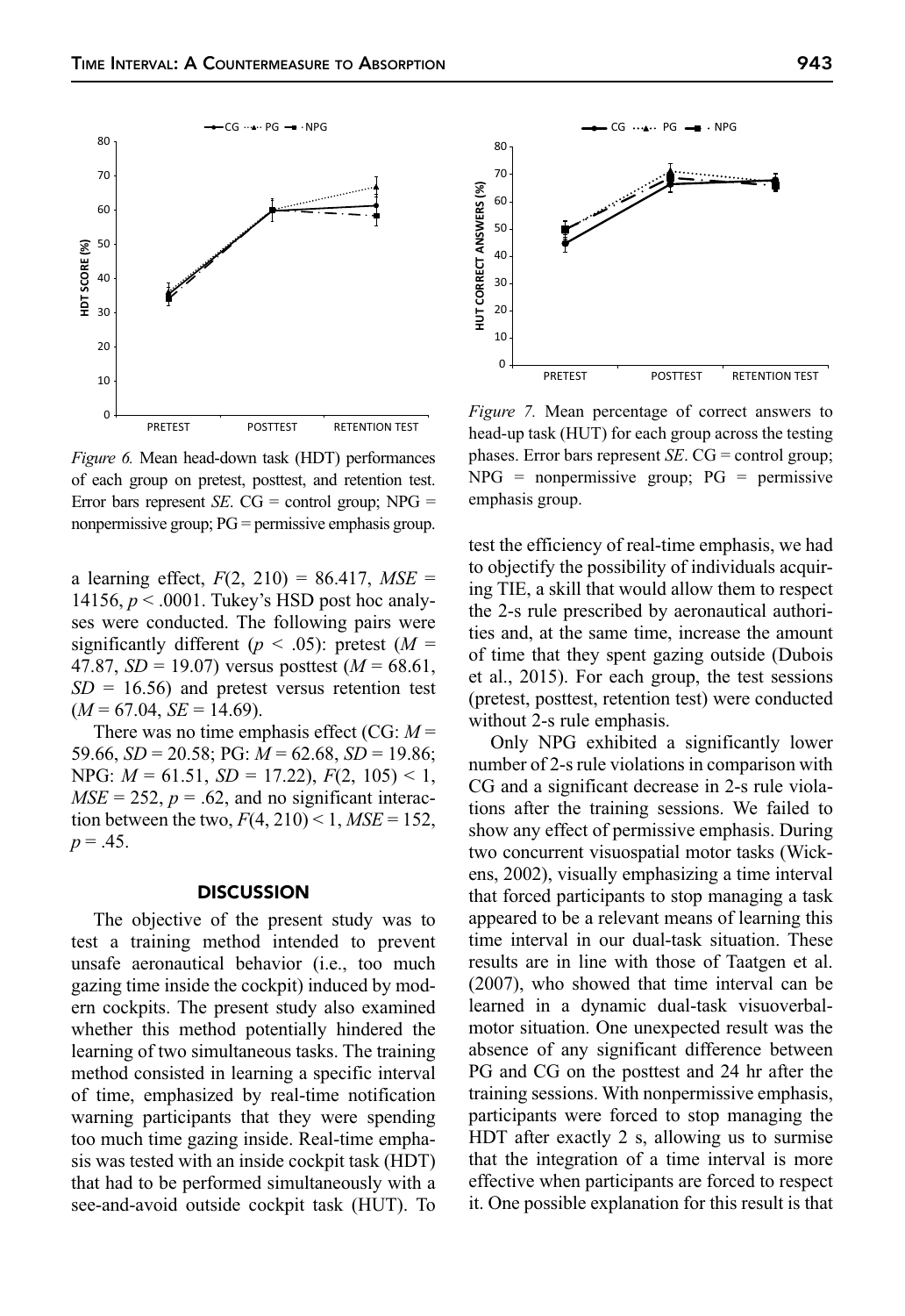nonpermissive emphasis directed more attentional resources to the time interval and enhanced integration. Another possible explanation is that because PG participants could pursue the HDT if they wished, they may have heeded the 2-s rule less during the training sessions and thus had less practice implementing it. By the same token, NPG participants presumably benefited from having to respect the time interval more and were thus able to achieve a higher level of automatization (e.g., Logan, 1988).

The purpose of teaching the 2-s rule during inflight instruction is to ensure that more fixation time is allocated to the see-and-avoid task. In this study, the HDT was spontaneously more attractive to participants than the HUT, as evidenced by the mean percentage of time they spent fixating the HUT location (about 43% for all three groups before the training sessions). Data showed that NPG spent more time gazing at the HUT than CG did after the training sessions, thereby demonstrating the relevance of the real-time emphasis. These results are in line with those of Dubois et al. (2015), who studied gazing activity during a simulated flight. Although the 2-s rule still allowed participants to perform longer gazing at the HDT than at the HUT, our results showed that when they adhered to the 2-s rule, participants spent more time gazing at the HUT on average. What is the mechanism behind the transition from respecting the 2-s rule to spending more time gazing at the HUT? In the study by Dubois et al., air crew students had specific aeronautical knowledge, with 37 mean flying hours while performing functions on board. We can assume that their specific aeronautical knowledge, associated with meaningful simulated scenes (same instrumentation and virtual outside world), led them to direct their gazing activity at the outside world, in accordance with the aeronautical prescriptions that they had learned. By contrast, the participants in our study were university students with no prior aeronautical knowledge, and the scene had no particular meaning for them. The results of Dubois et al., combined with those of the present study, nonetheless suggest that participants' prior knowledge and the meaningfulness of the scene may not be entirely responsible for increased HUT fixation time. The mechanisms involved may therefore be more generic.

Concerning task performances, as participants performed both tasks, there were learning effects for the HUT and HDT. These results ruled out the issue regarding the potential dissociation of foveal gaze allocation and visual attention (Duchowski, 2007; Posner, 1980). We found no impact of either type of emphasis on task performance. We had expected to observe better performances on the HUT for the group that allocated more fixation time to the HUT. By the same token, lower HDT performances had been expected for the group that spent less time fixating the HDT. One possible explanation is that training was not sufficiently extensive to produce a significant difference in HUT and HDT performances across the groups. Another possible explanation is that differences in fixation times across groups after the training phase were not large enough to produce a significant modification in task performances.

Taken together, these results suggest that this training is a relevant means of adjusting gaze patterns across a head-down and head-up display, without hindering performances. One possible explanation is that emphasis allows an interval timing component to be incorporated into an intertasks coordination process. We propose naming this mechanism *time-based intertask coordination*.

Future studies should use the transfer method (e.g., Green, Strobach, & Schubert, 2014) to assess the generic/specific nature of the mechanisms responsible for time interval integration in a multitask situation. It is essential to understand their nature, if this training method is to be implemented in a simulated ecological environment. Simulation studies demonstrated the efficiency of flight simulation training (Jacobs, Prince, Hays, & Salas, 1990; Orlansky & String, 1977; Pfeiffer & Horey, 1987; Rantanen & Talleur, 2005). Simulators can thus be used to acquire absorption resistance skills, as requested by the aeronautical authorities. Moreover, the training can be adapted to individual gazing strategies and permit differentiated instruction, targeting individual characteristics.

Applications concern all individuals and transportation modes. For example, smartphones are widely used to assist car navigation, and they lead to attentional absorption issues. An application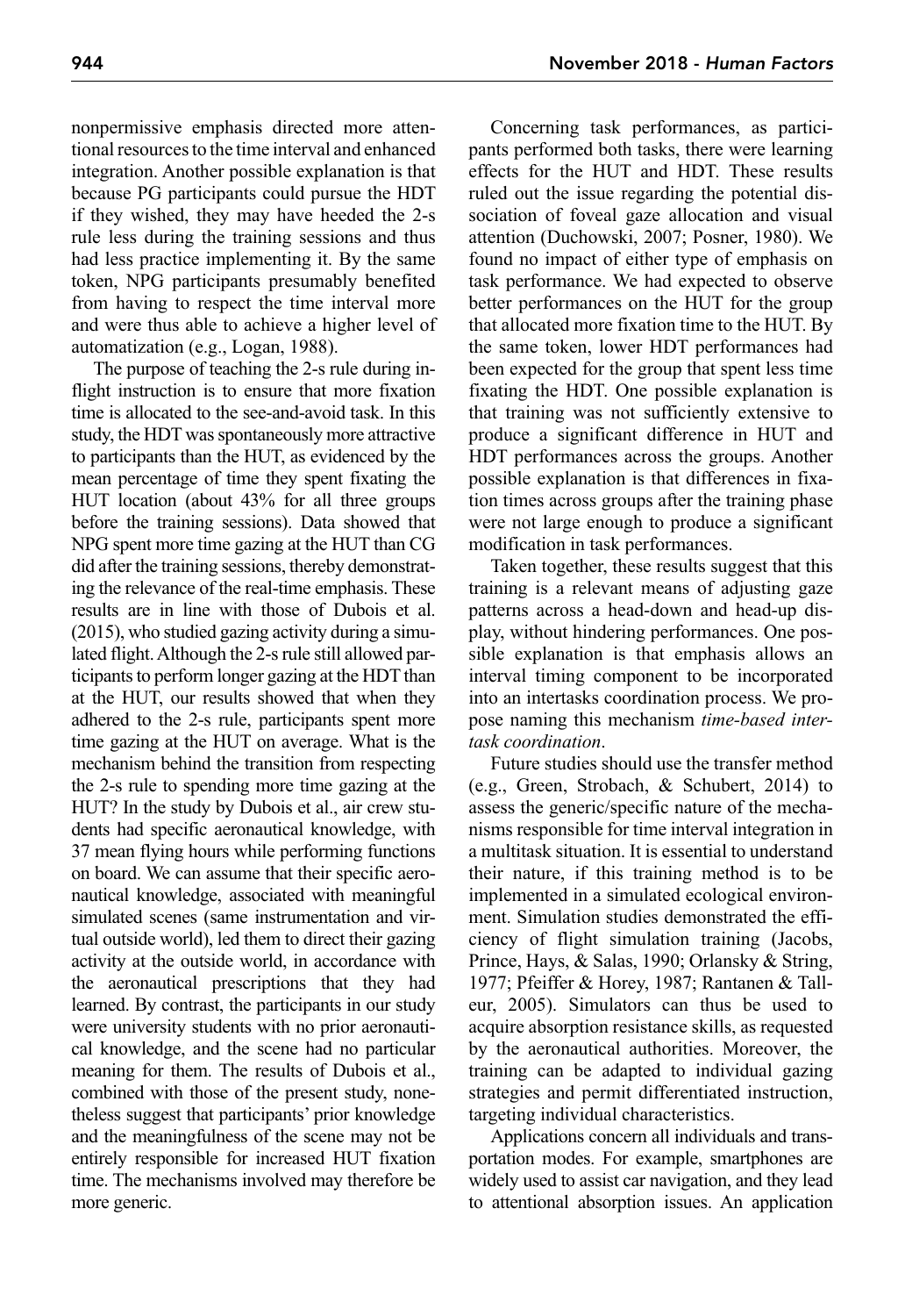based on facial/eye recognition could be used to switch off the screen as soon as the driver exceeded a gazing time limit. This kind of software could be implemented to optimize human-machine interaction in intelligent vehicle systems.

To conclude, our findings will help to resolve the challenge of monitoring/assisting operators in real time during complex and dynamic operations to foster appropriate behavior, with the use of time emphasis to adapt the operators' attentionswitching patterns to different situations.

# KEY POINTS

- Major aeronautical human factors research challenges include (a) performing several tasks simultaneously and (b) ergonomic environment under constant change.
- Performing several tasks simultaneously requires specific gazing patterns to prevent unsafe aeronautical behavior (i.e. too much time spent gazing inside the cockpit).
- Time emphasis training appears to be efficient, with retention up to 24 hours after, while preserving task performance.
- The best time-interval acquisition was observed in a non-permissive emphasis.
- Most areas where absorption resistance is a major concern could benefit from this type of training to manage multitask situations.

#### REFERENCES

- Baddeley, A. (2000). The episodic buffer: A new component of working memory? *Trends in Cognitive Sciences*, *4*(11), 417– 423.
- Bertin, J. (1973). *Sémiologie graphique: Les diagrammes-Les réseaux-Les cartes*. Paris, France: EHESS.
- Boy, G. A. (2005). *Decision making: A cognitive function approach*. Seventh International NDM Conference. Amsterdam, Netherlands: Schraagen.
- Casner, S. (2006). Mitigating the loss of navigational awareness while flying with GPS and moving map display under VFR. *International Journal of Applied Aviation Studies*, *6*, 121–129.
- Conversy, S. (2015). De la pré-attentivité des conjonctions visuelles. *27ème conférence francophone sur l'Interaction Homme-Machine*. Toulouse, France: IHM.
- Dubois, E., Blättler, C., Camachon, C., & Hurter, C. (2015). Eye movements data processing for ab initio military pilot training. In R. Neves-Silva, L. C. Jain, & R. J. Howlett (Eds.), *Smart innovation, systems and technologies: Vol. 39. Intelligent decision technologies* (pp. 125–135). Napoli, Italia: Springer.
- Dubois, E., Camachon, C., Blättler, C., & Hurter, C. (2016). Évaluation du dispositif PiGaT (PilotGazeTrainer) pour l'entraînement des stratégies visuelles d'élèves pilotes. *Proceedings of IHM'16: Éducation, Switzerland*, *16*, 177–187.
- Duchowski, A. T. (2007). *Eye tracking methodology: Theory and Practice*. London, UK.: Springer Internatinal.
- Federal Aviation Administration. (2017). *Aeronautical information manual: Official guide to basic flight information and ATC procedures*. Washington, DC: U.S. Department of Transportation.
- Funk, K., Lyall, B., Wilson, J., Vint, R., Niemczyk, M., Suretoguh, C., & Owen, G. (1999). Flight deck automation issues. *International Journal of Aviation Psychology*, *9*(2), 109–123.
- Gobet, F., & Simon, H. A. (1996). Templates in chess memory: A mechanism for recalling several boards. *Cognitive Psychology*, *31*(1), 8–27.
- Gopher, D., Weil, M., & Siegel, D. (1989). Practice under changing priorities: An approach to the training of complex skills. *Acta Psychologica*, *71*, 147–177.
- Green, C. S., Strobach, T., & Schubert, T. (2014). On methodological standards in training and transfer experiments. *Psychological Research*, *78*(6), 756–772.
- Hoc, J. M., Amalberti, R., Cellier, J.-M., & Grosjean, V. (2004). *Psychologie ergonomique: Tendances actuelles* (J. H. Darses, Ed.) Paris, France: PUF.
- Jacobs, J. W., Prince, C., Hays, R. T., & Salas, E. (1990). *A metaanalysis of the flight simulator training research*. Orlando, FL: Naval Training Systems Center Human Factors Division.
- Johnson, N., Wiegmann, D., & Wickens, C. (2006). Effects of advanced cockpit displays on general aviation pilots' decisions to continue visual flight rules flight into instrument meteorological conditions. In *Human Factors and Ergonomics Society 50th Annual Meeting* (pp. 30–34). San Francisco, CA: Human Factors and Ergonomics Society.
- Liepelt, R., Strobach, T., Frensch, P., & Schubert, T. (2011). Improved intertask coordination after extensive dual-task practice. *Quaterly Journal of Experimental Psychology*, *64*(7), 1251–1272.
- Logan, G. D. (1988). Toward an instance theory of automatization. *Psychological Review*, *95*(4), 492–527.
- Mattes, S., & Hallen, A. (2009). *Surrogate distraction measurement techniques: The lane change test*. (M. A. Regan, J. D. Lee, & K. L. Young, Eds.). Boca Raton. FL: CRC Press Taylor & Francis Group.
- Matthews, W. J., & Meck, W. H. (2014). Time perception: The bad news and the good. *WIRES Cognitive Science*, *5*(4). 429–446. doi:10.1002/wcs.1298
- Matton, N., Paubel, P., Cegarra, J., & Raufaste, E. (2016). Differences in multitask resource reallocation after change in task values. *Human Factors*, *58*(8), 1128–1142.
- National Transportation Safety Board. (2010). *Introduction of glass cockpit avionics into light aircraft* (Safety Study No. NTSB/SS-10/01). Washington, DC: National Transportation Safety Board.
- Orlansky, J., & String, J. (1977). *Cost-effectiveness of flight simulators for military training: Vol. 1. Use and effectiveness of flight simulators*. Alexandria, VA: Institute for Defense Analyses.
- Parasuraman, R., & Riley, V. (1997). Humans and automation: Use, misuse, disuse, abuse. *Human Factors*, *39*(2), 230–253.
- Penney, T. B., Allan, L. G., Meck, W. H., & Gibbon, J. (1998). Memory mixing in duration bisection. In D. A. Rosenbaum & C. E. Collyer, *Timing of behavior: Neural, psychological, and computational perspectives* (pp. 165–193). Cambridge, MA: MIT Press.
- Pfeiffer, M. G., & Horey, J. D. (1987). Training effectiveness of aviation motion simulation: A review and analysis of the literature (Special Report No. 87-007). Orlando, FL: Naval Training Systems Center.